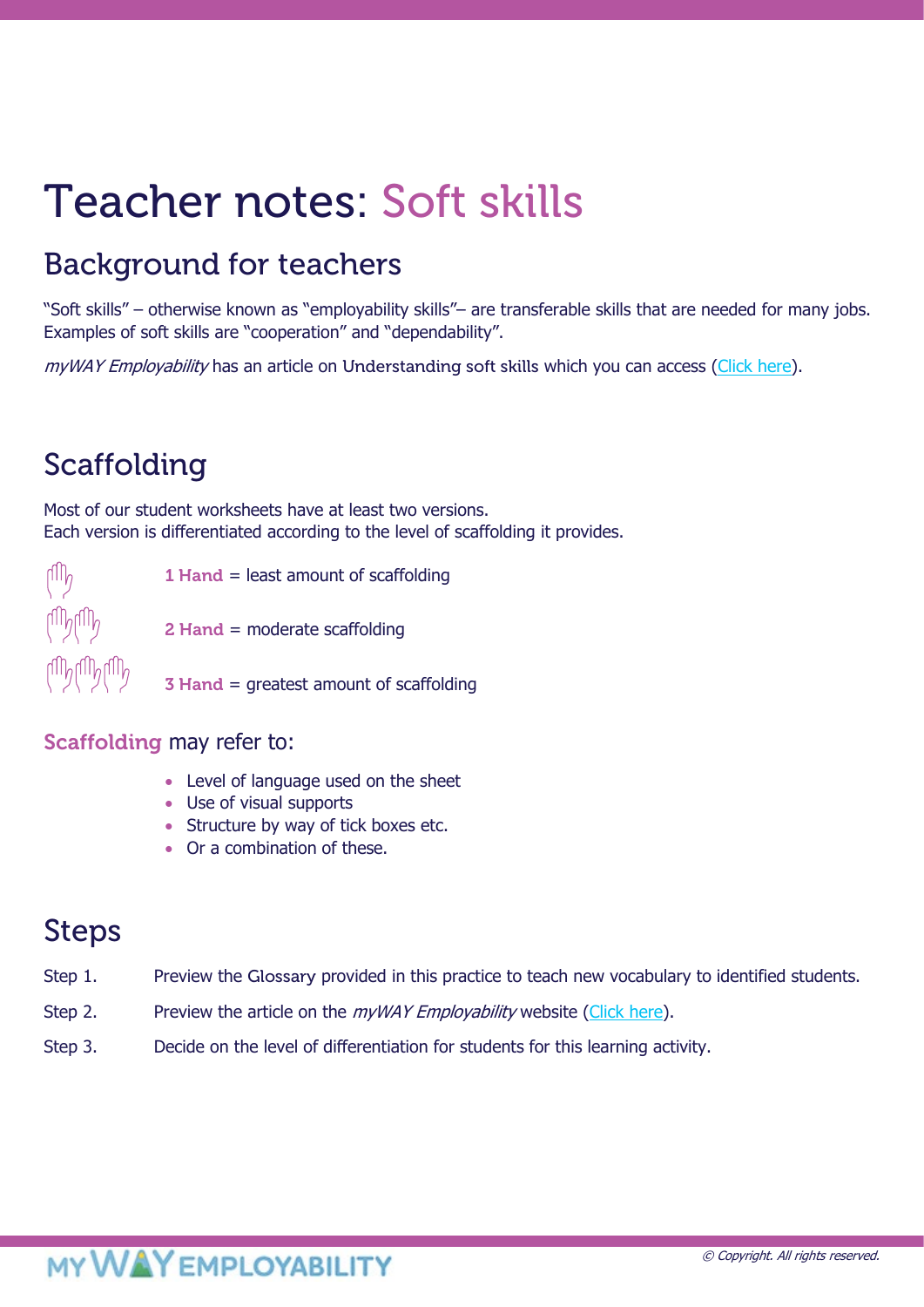## Student Worksheet Soft skills

The following items are jumbled. Match the "soft skill" on the left with an example of how to demonstrate that skill in the workplace. If you need help take a look at the article Understanding soft skills on the myWAY Employability website [\(Click here\)](https://www.mywayemployability.com.au/resource/understanding-soft-skills).

1. Draw a line between the matching items.

| Soft skill                 | Workplace example of that skill                                                 |
|----------------------------|---------------------------------------------------------------------------------|
| Being persistent           | Checking your work for errors                                                   |
| Paying attention to detail | Smiling at people who walk up to you                                            |
| Being dependable           | Staying calm when dealing with an angry<br>customer                             |
| Being cooperative          | Arriving to work on time everyday                                               |
| Having self-control        | Trying again even when things don't work out the<br>first time                  |
| Taking initiative          | Emptying the office rubbish bin even though it's<br>not in your job description |
| Being approachable         | Helping a colleague with a task                                                 |

2. Work with a partner to write a workplace example of the following "soft skills".

| Being adaptable                  |  |
|----------------------------------|--|
| Being compassionate              |  |
|                                  |  |
| Having inter-cultural competence |  |

3. Choose a "soft skill" which you would like to improve.

- Go to your *myWAY Employability* dashboard.
- Write a goal for you to develop a "soft skill".

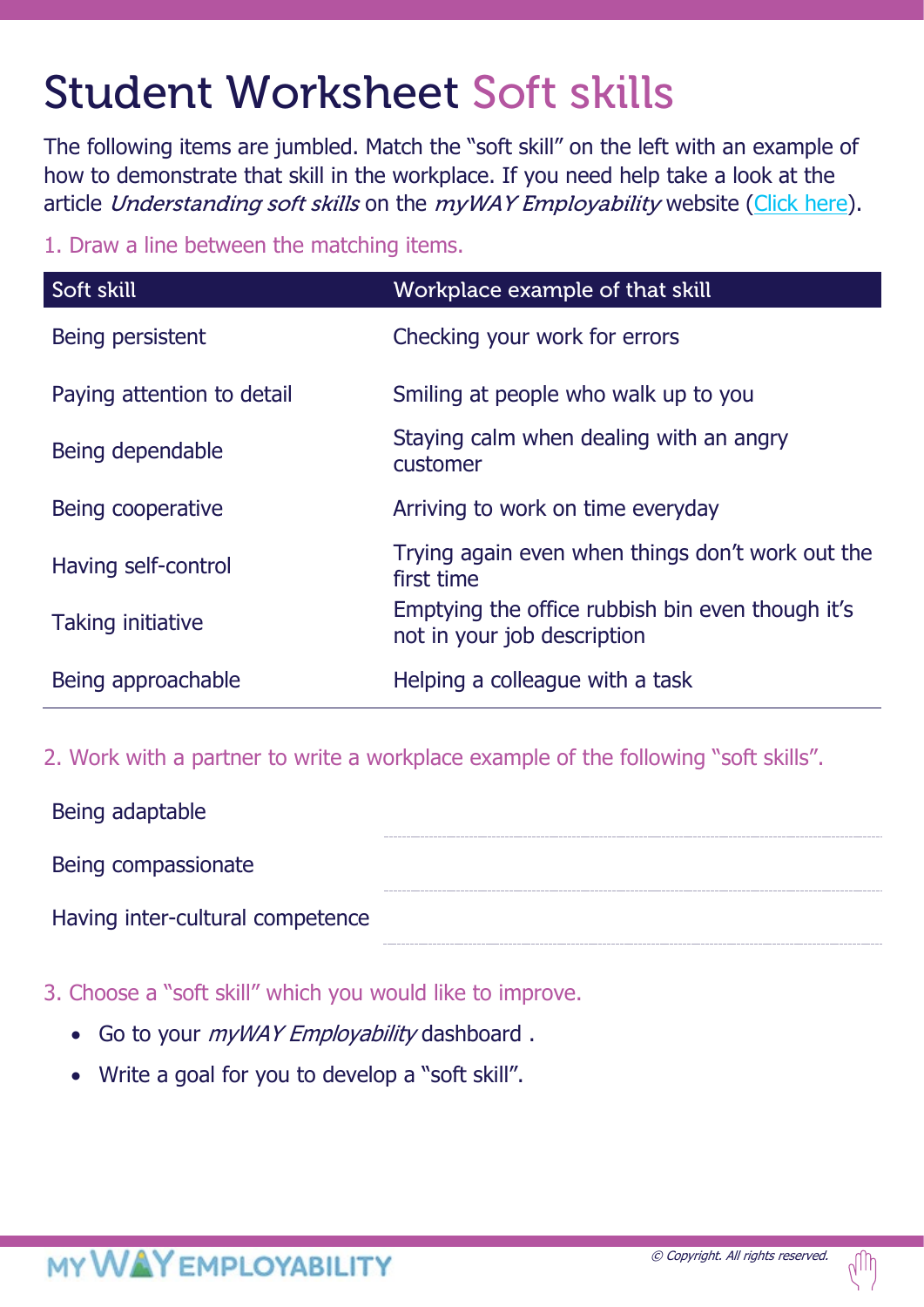# Student Worksheet Soft skills

The following items are jumbled. Match the "soft skill" on the left with an example of how to demonstrate that skill in the workplace. If you need help take a look at the article Understanding soft skills on the myWAY Employability website [\(Click here\)](https://www.mywayemployability.com.au/resource/understanding-soft-skills).

1. Match the skill to the workplace example. Draw a line between the matching items.

| <b>Skill</b>                        | Workplace example                                                               |
|-------------------------------------|---------------------------------------------------------------------------------|
| Being persistent                    | Smiling at people who walk up to you                                            |
| Having self-control                 | Swapping to do a different task because your boss<br>needs extra help           |
| <b>Taking initiative</b>            | Asking how your colleague is feeling after they had<br>to take a day off sick   |
| Being adaptable                     | Saying good morning to everyone at your<br>workplace (colleagues)               |
| Being compassionate                 | Staying calm when dealing with an angry customer                                |
| Having inter-cultural<br>competence | Trying again even when things don't work out the<br>first time                  |
| Being approachable                  | Emptying the office rubbish bin even though it's<br>not in your job description |

### 2. Write an example of:

Being dependable

Being cooperative

Paying attention to detail